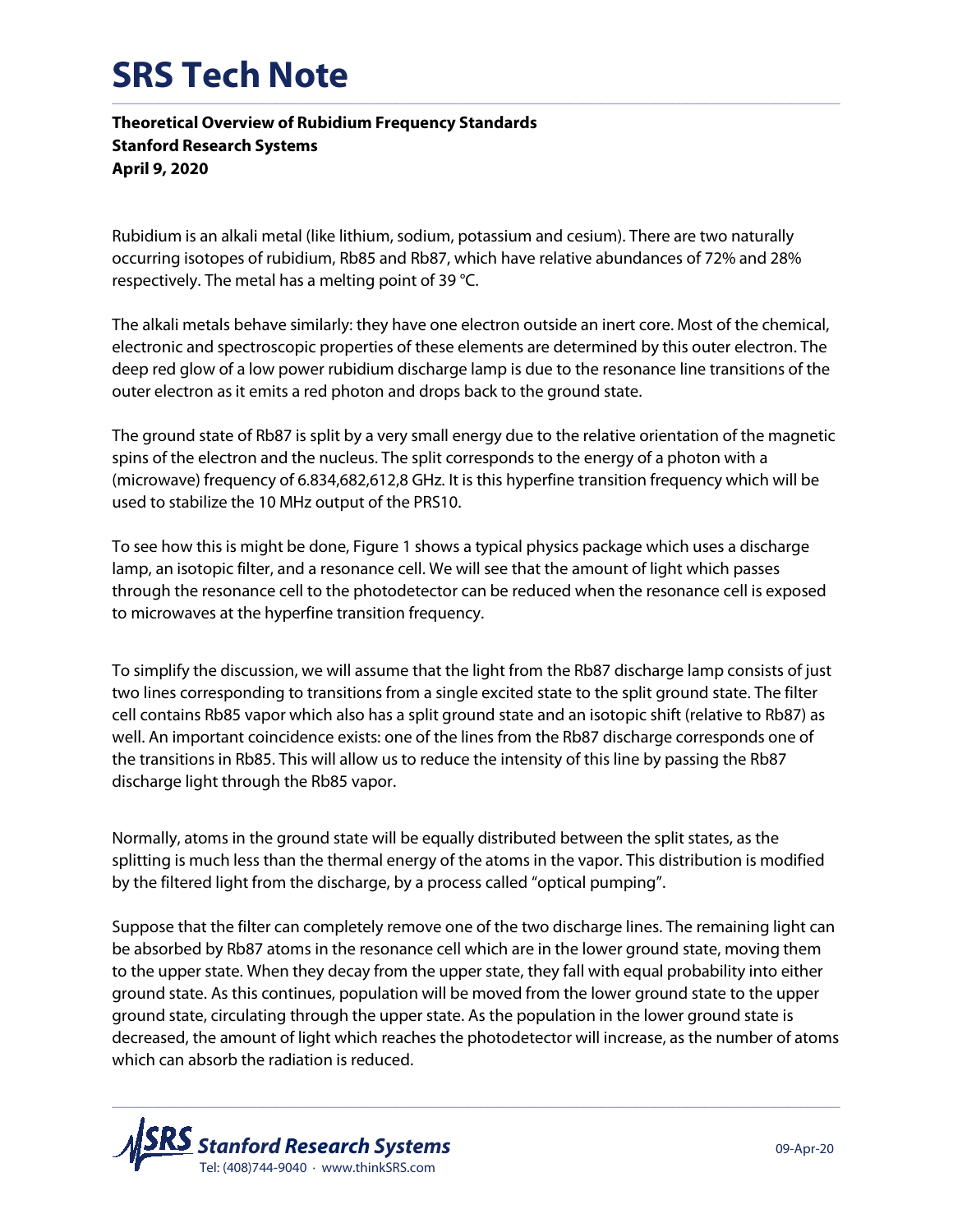

Now, if we apply a microwave field at the frequency corresponding to the hyperfine transition frequency (6.834,682,612,8 GHz), the populations in the ground state will mix, and the amount of light reaching the photodetector will decrease.